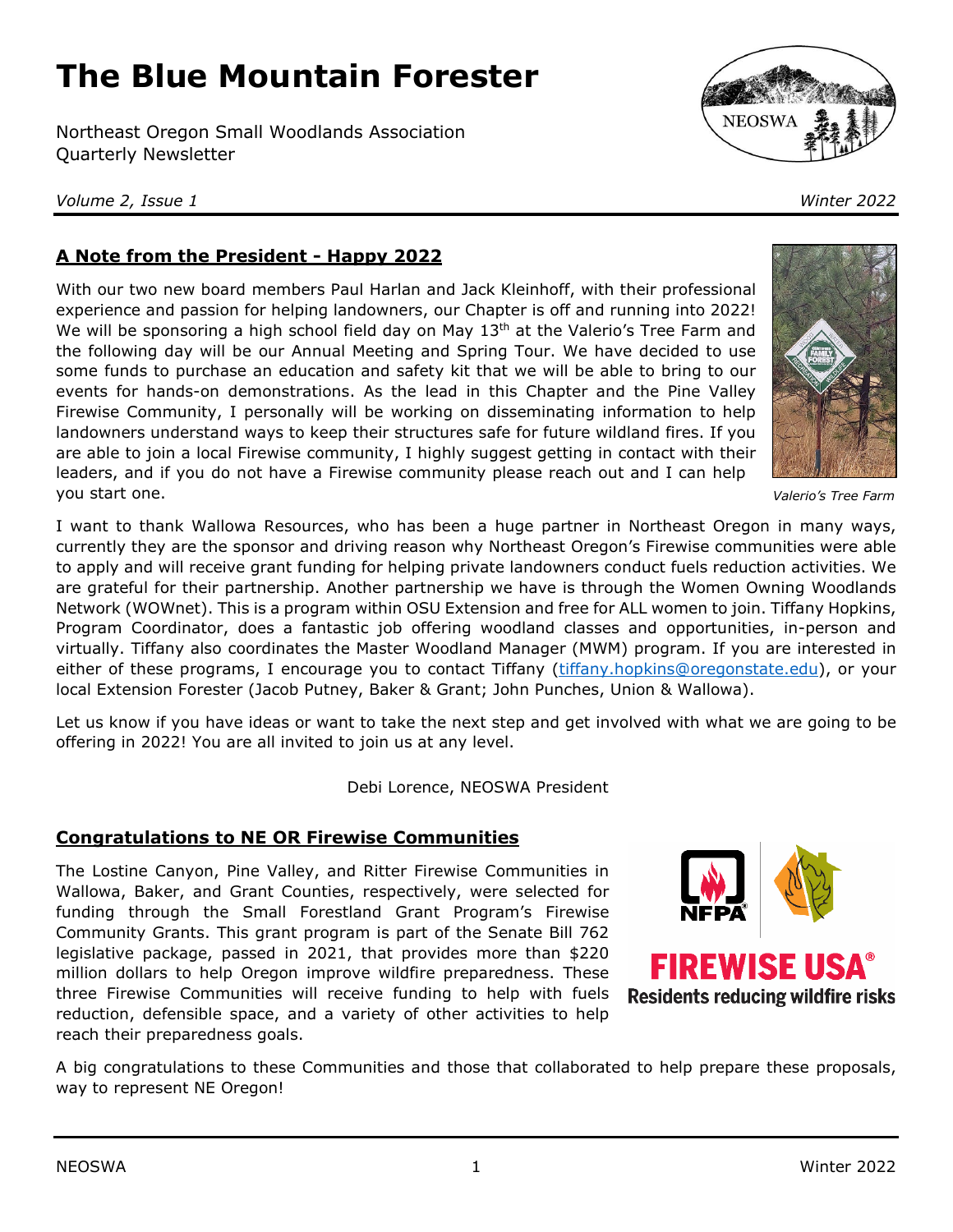## **Forest Carbon Projects for the Small Woodland Owner**

*Sandy Letzing, PNW Regional Forester, FCW*



Forests provide a myriad of ecosystem services valuable to our health

and livelihood. When we think about forest ecosystems, we probably don't think of them being the earth's greatest source of terrestrial carbon storage. In the US ⅓ of our landmass is forested, and over 39% of that is privately owned. Forests sequester carbon by capturing  $CO<sub>2</sub>$  from the air via photosynthesis, and then store carbon in the tree as biomass. About half of the carbon is stored in the trunk, limbs, and leaves, while another half is stored in the roots and soil around the tree. Besides capturing carbon, forests are good at storing it for long periods of time.

Forest carbon sequestration and storage projects are now accessible to small woodland owners in the US. Forest carbon projects provide an economic incentive to grow trees longer or reduce harvest rotations. In 2013, California launched the first regulatory market in the U.S., also known as cap-and-trade program, in an effort to curb greenhouse gas emissions and slow climate change. The cap on greenhouse gas emissions (primarily CO₂) places a firm limit on allowed pollution each year by major emitters. This limit is then reduced each year, which drives an overall improvement in practices to reduce emissions. The "trade" portion of the cap-and-trade program is a market for companies to buy (offsets) that let them emit a small percentage (up to 4%) of their emissions. An 'offset' is equal to one metric ton of carbon-dioxide equivalent. Carbon offsets can be generated by many different project types that reduce, sequester, or avoid emissions. Most of these projects fall under the "Improved Forest Management" category, for landowners committed to enriching their forests' biomass rather than business as usual harvesting practices. These offsets can be sold on the carbon market, and the holder of these credits (the forest landowner) receives those funds.

The forests of Eastern and Central Oregon are quite different from those we find on the West side. In my previous position as a stewardship forester in Central Washington, I had witnessed the increasing threat of devastation from wildfire east of the cascades; and the importance of forest health to reduce those risks to the forests, private property, and human life. Many folks have expressed their worry that engaging in a carbon project means they cannot cut, harvest, or maintain their forests in a way to protect them from wildfire or pests. At Forest Carbon Works (FCW) we believe in active stewardship and management of the land, as a healthy, resilient forest is ultimately the most carbon smart forest as well. I encourage and help all landowners east of the Cascades to continue with active management, thinning overgrown stands, removing diseased or dead trees, and engaging with state and federal programs (like cost share) to complete these projects. We hope that carbon payments could be another source of income for landowners to participate in these types of stewardship practices.

There are a few things that have made market access for small landowners possible. One, the price of carbon continues to increase, improving the viability for small landowners. Two, there are now companies, like FCW, that have streamlined access to the compliance market. Traditionally, developing carbon projects for a landowner with less than 5,000 acres was cost prohibitive due to project development costs. FCW has overcome this with new technology, boots in the woods, and program efficiencies. Payments can range from \$10 per acre per year to well over \$100, depending on forest type and location. Current projects range from 52 to 3,000+ acres in size, from coast-to-coast. Typical project development is 12-18 months, and credits can be earned from carbon in the compliance market for 25+ years.

This is a great time and opportunity for forest landowners to invest in this new conservation opportunity, considering the revenue from letting the forest grow, while also providing the co-benefit of protecting the legacy and ecological value of the land for generations to come. It's also compatible, and can help fund, management practices like thinning, fuels reduction, and selective harvesting. If you are interested in entering the market, talk to your forester or reach out to me to help you achieve your financial, forest, and family goals through FCW.

*For further information, please contact Sandy Letzing [\(sandy@forestcarbonworks.com\)](mailto:sandy@forestcarbonworks.com)*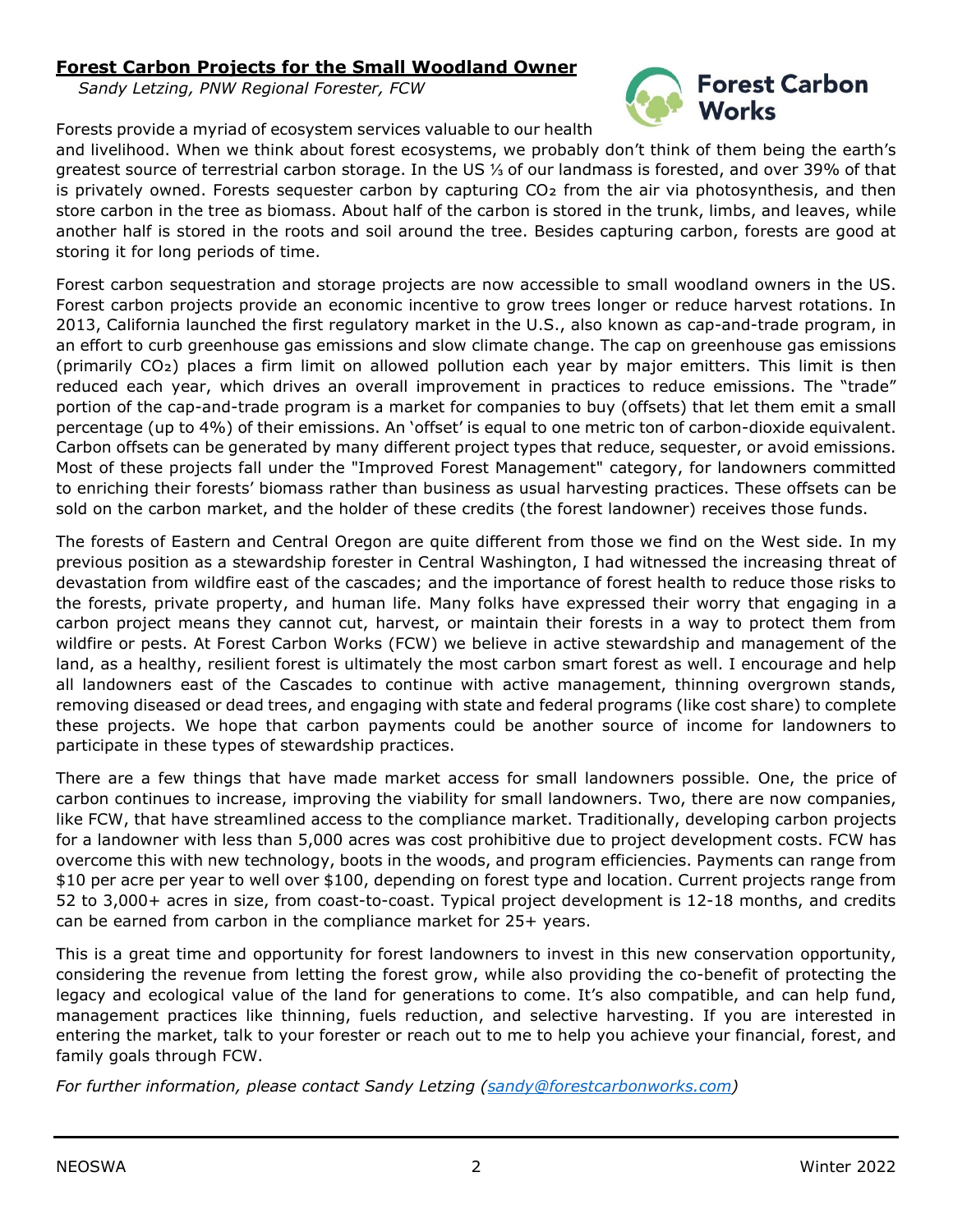## **Tips for Tax Season**

*Adapted From: WoodsCamp, American Forest Foundation*

- 1. Deduct your Forest Management Expenses
	- Operating:
		- o Items/services used in day-to-day management
		- o You can deduct operating expenses every year
	- Capital:
		- o Investments in longer-term improvement
		- $\circ$  If you grow timber for a profit, you can deduct both operating and capital expenses
		- $\circ$  If you're not growing timber as a business, deductions can't exceed income earned from selling timber that year
- 2. Claim the Reforestation Tax Benefit
	- Under federal tax code, owners of qualified woodlands can deduct up to \$10,000 in expenses each tax year.
	- Woodland must be in the U.S. and used to grow and cut timber used for commercial products
	- At least one acre has to be managed and planted according to standard practices.
	- Christmas trees or ornamental trees do not qualify
	- To claim benefit, fill out a specific tax form and include a statement:
		- o Description of costs and dates incurred
		- o Description of timber type and purpose for which it's grown
- 3. Claim Timber Income as Capital Gains
	- Requires more time and calculation, but taxed at a much lower rate
- 4. Set up a Conservation Easement
	- Voluntary, legal agreement to restrict development and certain industrial and commercial activities.
	- Established with government agency or land trust
	- Must be permanent future landowners must be bound by it
	- Reduces land value, but provides tax relief
	- Typical conservation purposes:
		- o Preservation for outdoor recreation, or education, or public
		- o Protections of wildlife habitat
		- o Preservation of aesthetics for scenic enjoyment of public
		- o Preservation of historically important land area or certified structure
- 5. Enroll in a Current Use Program
	- Varies state to state, but calculates state taxes based on how the land is currently used, instead of if it were developed for residential/commercial use
- *Note:* These are intended as tips and/or things to consider and should not be used as tax advice alone. Programs and tax codes/laws vary from state to state, so you should always consult with a tax professional when considering any of the topics above.

#### *More Information & Resources:*

- *5 Tips for Tax Savings (Original Article),* Tips for Landowners, WoodsCamp, American Forest Foundation <https://info.woodscamp.com/blog/5-tips-for-tax-savings>
- *Choosing the Right Accountant or Tax Preparer for Your Family Forest,* EM 9169, OSU Extension Service <https://catalog.extension.oregonstate.edu/sites/catalog/files/project/pdf/em9169.pdf>

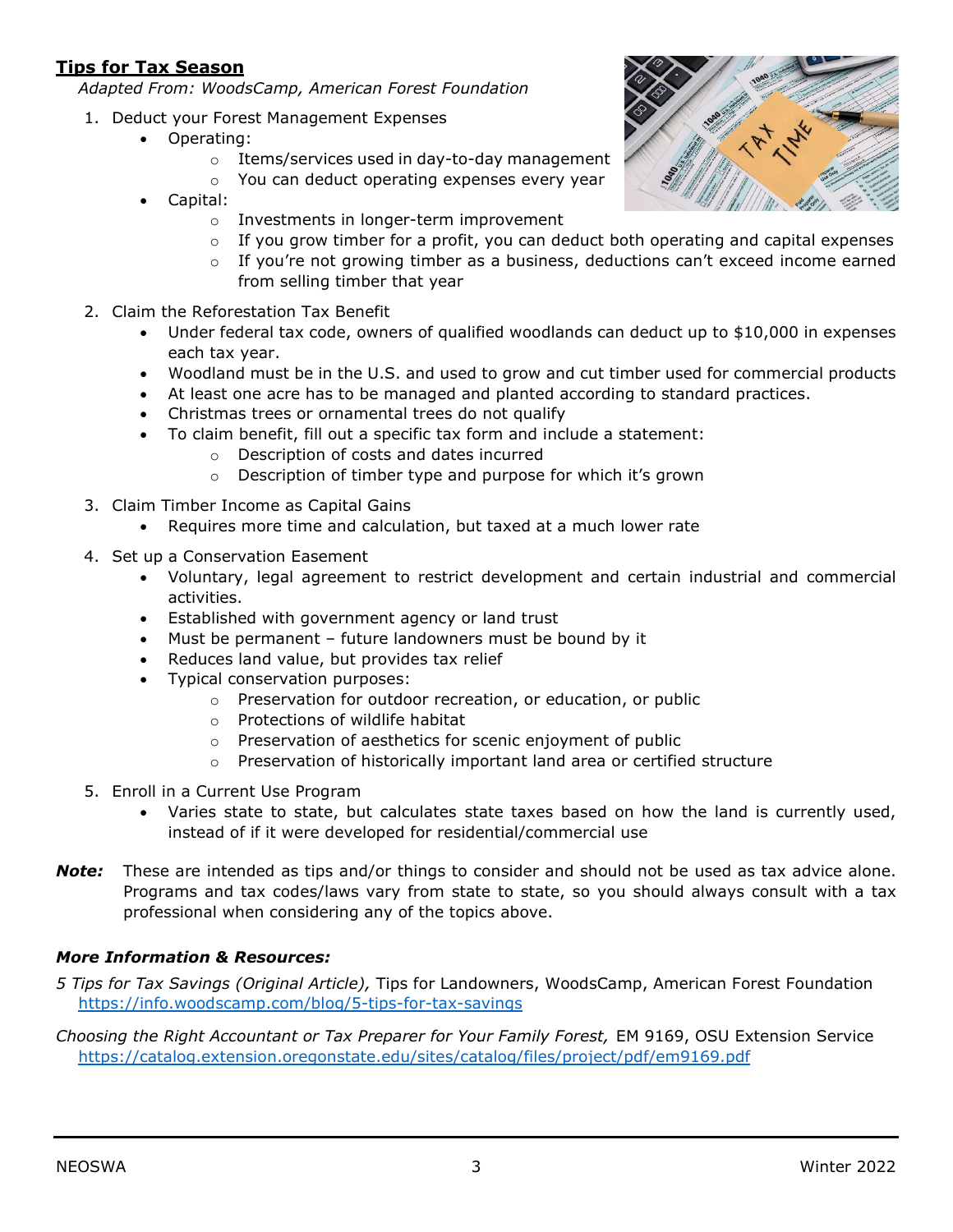## **Eastern Oregon Log Market Report (As of: February 15, 2022)**

| <b>Pendleton</b>              |                                            |  |                                                          |     |          |                 |                                           |                |                           |                    |                    |
|-------------------------------|--------------------------------------------|--|----------------------------------------------------------|-----|----------|-----------------|-------------------------------------------|----------------|---------------------------|--------------------|--------------------|
| Species/Sort:                 | Douglas-fir/Larch                          |  | Ponderosa Pine<br>$6 - 11''$<br>$12 - 18''$              |     |          | $19'' +$        | Grand/White Fir                           |                | Lodgepole Pine            | E. Spruce          | Pulp/Chip<br>(Ton) |
| Price (\$/MBF):               | 470-480                                    |  | 250                                                      |     | 300      | 325             | 420                                       |                | 285                       | 285                | 47                 |
| <b>La Grande</b>              |                                            |  |                                                          |     |          |                 |                                           |                |                           |                    |                    |
| Species/Sort:                 | Douglas-fir/Larch<br>$6 - 24"$<br>$25'' +$ |  | Ponderosa Pine<br>$6 - 7''$                              |     |          | $8'' +$         | Grand/White Fir<br>$6 - 24''$<br>$25'' +$ |                | Lodgepole Pine            | E. Spruce          | Pulp/Chip<br>(Ton) |
| Price (\$/MBF):               | 520<br>200                                 |  |                                                          | 250 |          | 280             | 420<br>200                                |                |                           | 300                |                    |
| <b>Elgin</b>                  |                                            |  |                                                          |     |          |                 |                                           |                |                           |                    |                    |
| Species/Sort:                 | Douglas-fir/Larch                          |  | Ponderosa Pine                                           |     |          |                 | Grand/White Fir                           |                | Lodgepole Pine            | E. Spruce          | Pulp/Chip<br>(Ton) |
| Price (\$/MBF):               | 500                                        |  |                                                          |     |          |                 | 420                                       |                | 300                       | 300                | 34                 |
| <b>Pilot Rock</b>             |                                            |  |                                                          |     |          |                 |                                           |                |                           |                    |                    |
| Species/Sort:                 | Douglas-fir/Larch                          |  | Ponderosa Pine<br>$10 - 11"$<br>$12 - 16''$              |     |          | $17'' +$        | Grand/White Fir                           |                | Lodgepole Pine            | E. Spruce          | Pulp/Chip<br>(Ton) |
| Price (\$/MBF):               |                                            |  | 300                                                      | 350 |          | 380             |                                           |                |                           |                    |                    |
| <b>Burns/John Day</b>         |                                            |  |                                                          |     |          |                 |                                           |                |                           |                    |                    |
| Species/Sort:                 | Douglas-fir/Larch                          |  | Ponderosa Pine<br>$6 - 7''$<br>$8 - 11''$<br>$12 - 17''$ |     | $18'' +$ | Grand/White Fir |                                           | Lodgepole Pine | E. Spruce                 | Pulp/Chip<br>(Ton) |                    |
| Price (\$/MBF):               | 360                                        |  | 120                                                      | 275 | 305      | 390             | 120-285                                   |                |                           |                    | 21                 |
| <b>Redmond/Bend/Gilchrist</b> |                                            |  |                                                          |     |          |                 |                                           |                |                           |                    |                    |
| Species/Sort:                 | Douglas-fir/Larch                          |  | Ponderosa Pine<br>$17'' +$<br>$6 - 16''$                 |     |          | <b>SM</b>       | Grand/White Fir                           |                | Lodgepole Pine            | E. Spruce          | Pulp/Chip<br>(Ton) |
| Price (\$/MBF):               |                                            |  | 370                                                      |     | 410      | 450             |                                           |                |                           |                    |                    |
| <b>Lakeview/Klamath Falls</b> |                                            |  |                                                          |     |          |                 |                                           |                |                           |                    |                    |
| Species/Sort:                 | Douglas-fir/Larch                          |  | Ponderosa Pine<br>$6 - 11''$<br>$12 - 16''$              |     |          | $17'' +$        | Grand/White Fir<br>$8'' +$                |                | Lodgepole Pine<br>$8'' +$ | E. Spruce          | Pulp/Chip<br>(Ton) |
| Price (\$/MBF):               |                                            |  | 385                                                      |     | 400      | 450             |                                           | 350            | 300                       |                    |                    |

*Data Courtesy of John Lindberg (Oregon Log Market Report)*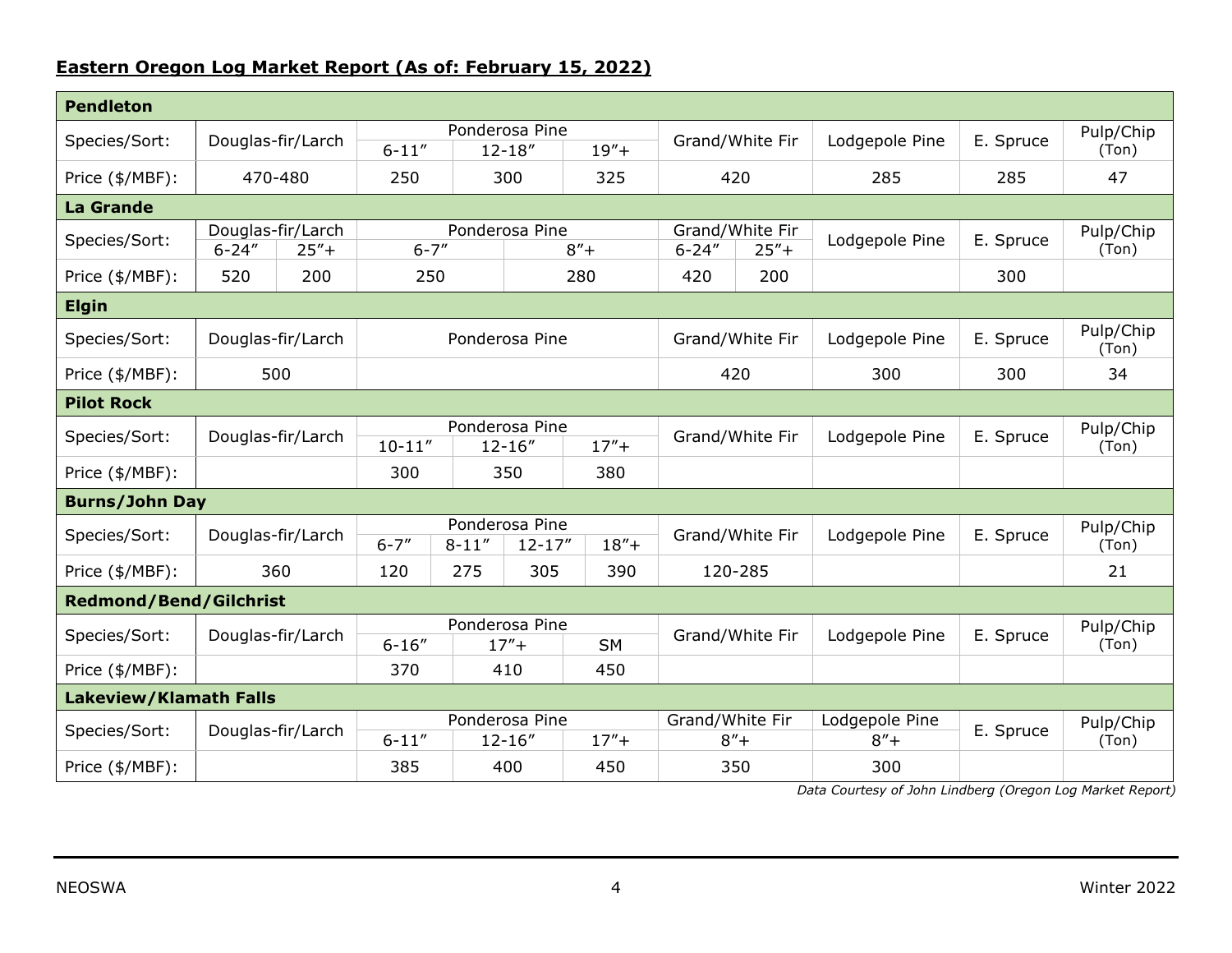# **Event Calendar**

| Date & Time                                | Event                                                                   | <b>Details &amp; Location</b>                                                                                                                                                                                                                                                                            |  |  |  |  |
|--------------------------------------------|-------------------------------------------------------------------------|----------------------------------------------------------------------------------------------------------------------------------------------------------------------------------------------------------------------------------------------------------------------------------------------------------|--|--|--|--|
| March 3rd                                  | Board & Member Meeting                                                  | Small Meeting Room, Baker Co. Fairgrounds, (In-Person or Virtual)                                                                                                                                                                                                                                        |  |  |  |  |
| 6:00 <sub>pm</sub>                         | <b>NEOSWA</b>                                                           | Agenda: 2022 Meeting, Events, & Activities Planning. Formal agenda and meeting<br>information to be announced soon.                                                                                                                                                                                      |  |  |  |  |
| March - April<br>Tuesdays, 6:00pm          | Eastern Oregon Forests<br><b>Webinar Series</b><br><b>OSU Extension</b> | We in Forestry & Natural Resources Extension interact with a variety of landowners and<br>managers. Join us for our next series where we will cover common topics from these<br>conversations, plus some other thoughts we have. More details on Page 7.                                                 |  |  |  |  |
| May $13th$<br>$9:00am - 2:00pm$            | Youth Field Day<br>NEOSWA, Baker High<br>School, & OTEC                 | We are collaborating with Baker High School to offer a field day at the Valerio Tree<br>Farm (Eccoci Ranch), where we will have a number of forestry and natural resource-<br>focused activities for high school students. Planning is underway and we are looking<br>forward to engaging with students. |  |  |  |  |
|                                            | Annual Meeting and Tour                                                 | Valerio's Eccoci Ranch & Tree Farm, Medical Springs, OR                                                                                                                                                                                                                                                  |  |  |  |  |
| May $14th$<br>$9:00am - 3:00pm$            | <b>NEOSWA</b>                                                           | Plans are currently underway for a tree farm tour at the Valerio's, including a tour, invited<br>speakers, and machinery demonstration, as well as the first NEOSWA Annual Meeting.                                                                                                                      |  |  |  |  |
|                                            |                                                                         | Stay tuned for more details and let us know if you are interested in being involved.                                                                                                                                                                                                                     |  |  |  |  |
| July 7 <sup>th</sup><br>6:00 <sub>pm</sub> | Board & Member Meeting<br><b>NEOSWA</b>                                 | Location, Program, and Agenda: TBA                                                                                                                                                                                                                                                                       |  |  |  |  |
| July 15-17th                               | Miner's Jubilee<br><b>Baker County</b>                                  | 3-Day event in Baker City, OR celebrating the County's gold mining heritage.<br>NEOSWA would like to have a booth at this event. Stay tuned for more details.                                                                                                                                            |  |  |  |  |
| August - September                         | <b>County Fairs</b>                                                     | NEOSWA would also like to have a booth at County Fairs in Baker, Grant, Union, and<br>Wallowa Counties. If you are planning to attend, please let us know as we begin<br>coordinating. More details to come.                                                                                             |  |  |  |  |
| September 1st<br>6:00 <sub>pm</sub>        | Board & Member Meeting<br><b>NEOSWA</b>                                 | Location, Program, and Agenda: TBA                                                                                                                                                                                                                                                                       |  |  |  |  |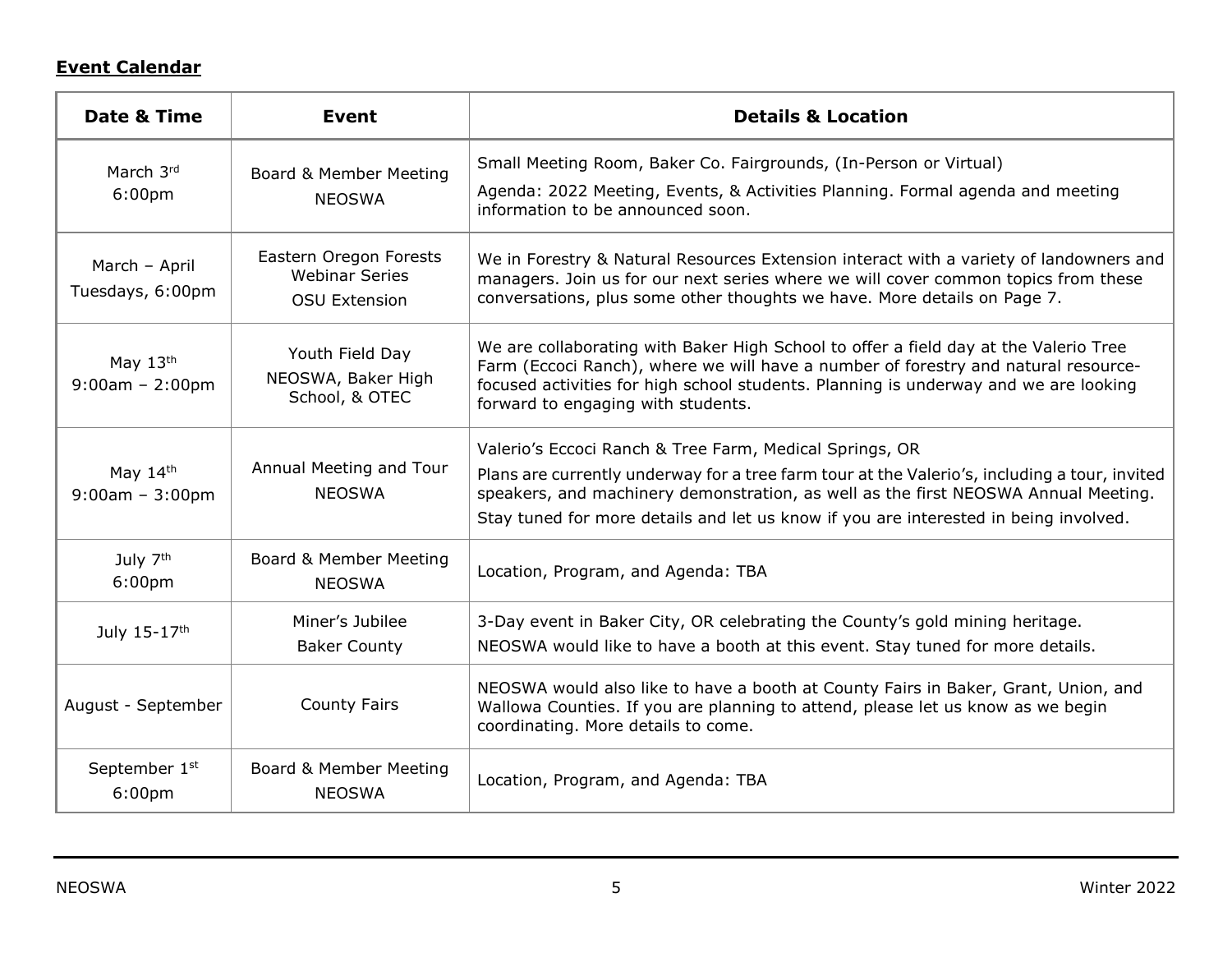### **Notes from the Board**

*From: January 6th Board Meeting*

#### *Business Items*

- **Treasurers Report** 
	- $0$ \$10,647.41
	- o Name Change: Submitted paperwork to IRS, waiting for approval. Following IRS approval, bank account name will be changed
- Sid Johnson Memorial Fund
	- $\circ$  Johnson's would like funding to benefit youth in any County in NEOSWA
	- o High School Field Day Partner with Baker High School (5/13)
- Annual Meeting
	- o Discussed annual meeting date, format, and details
	- o Suggested rotating around NEOSWA Counties
	- o Set 2022 Annual Meeting at Spring Tour Valerio Tree Farm
- Spring Tour at Valerio's
	- $\circ$  Saturday, May 14<sup>th</sup> (All-day). Planning currently underway
- **Upcoming Meetings and Events** 
	- o Discussion on putting together a booth display that can be utilized around the four counties for various events
		- Including: County Fairs, Miner's Jubilee, etc.
		- Board will contact OSWA in Salem to see what materials might be available
		- Board will explore having a banner and/or tabletop display made with NE Oregon Chapter branding

**Next NEOSWA Meeting:** Thursday, March 3<sup>rd</sup> at 6:00 PM, Baker Co. Fairgrounds (In-person or Virtual) Meeting Information & Agenda will be sent out soon

#### **NEOSWA Leadership**

Debi Lorence, *President* [debilorence@gmail.com](mailto:debilorence@gmail.com)



Jacob Putney, *Secretary* [jacob.putney@oregonstate.edu](mailto:jacob.putney@oregonstate.edu)



Maurizio Valerio, *Vice-President* [maurizio.valerio@gmail.com](mailto:maurizio.valerio@gmail.com)



Paul Harlan, *Board Member* [paulmharlan@gmail.com](mailto:paulmharlan@gmail.com)



Randy Guyer, *Treasurer* [randy@guyercpa.net](mailto:randy@guyercpa.net)



Jack Kleinhoff, *Board Member* [jrkleinhoff@gmail.com](mailto:jrkleinhoff@gmail.com)

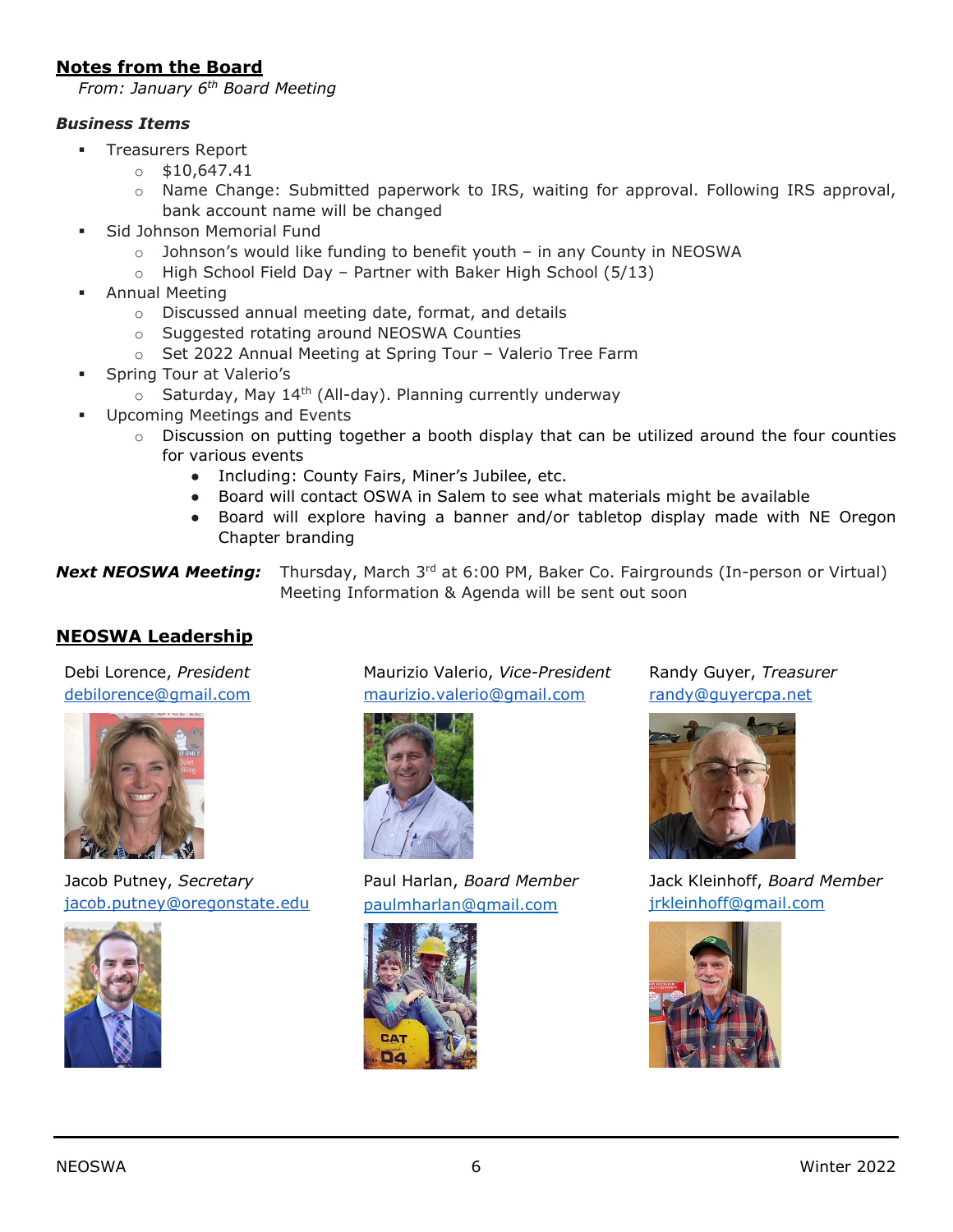## **Classifieds**

Do you have something to sell or rent? We invite members to submit appropriate items to be listed in this section of the newsletter. If you are interested in listing an item, please submit a photo and description to Jacob Putney [\(jacob.putney@oregonstate.edu\)](mailto:jacob.putney@oregonstate.edu) and it will be listed in the next issue of the newsletter.

#### **Newsletter Distribution**

*The Blue Mountain Forester* will be distributed either by email or mail, depending on what information we have on file. Additionally, the newsletter will be posted on our website [\(neoswa.com\)](https://neoswa.com/). If you would like to change how you receive this newsletter, please send your preference to Jacob Putney [\(jacob.putney@oregonstate.edu\)](mailto:jacob.putney@oregonstate.edu). Note, email is the quickest way to receive information from the Chapter.

#### **Eastern Oregon Forests –** *Webinar Series*

We in OSU Forestry & Natural Resources Extension interact with a variety of landowners and managers. Join us for our next series where we will cover common topics from these conversations, plus some other thoughts we have.

#### *Series Schedule*

| 3/1  | Introduction to Management Planning on Your Land<br>John Rizza, NE Oregon Fire Specialist, OSU Fire Program                      |
|------|----------------------------------------------------------------------------------------------------------------------------------|
| 3/8  | Establishing a Forest Inventory: The Basics<br>Jacob Putney, OSU Extension Forester, Baker & Grant Counties                      |
| 3/15 | You Thinned Your Forest, Now What?<br>John Punches, OSU Extension Forester, Umatilla, Union, & Wallowa Counties                  |
| 4/5  | The Forest Beneath Your Feet: How to Support Soil & Fungal Life<br>Ariel Cowan, Central Oregon Fire Specialist, OSU Fire Program |
| 4/12 | Collective Action for Wildfire Risk Reduction<br>Katie Wollstein, SE Oregon Fire Specialist, OSU Fire Program                    |
| 4/19 | Adaptive Forest Management<br>Thomas Stokely, OSU Extension Forester, Central Oregon Counties & Warm Springs                     |
| 4/26 | Before Wildfire Strikes: Getting Your Firewise Wisened-Up<br>John Rizza, NE Oregon Fire Specialist, OSU Fire Program             |

#### *Series Information*

Selected Tuesdays, Mar.  $1<sup>st</sup>$  – Apr. 26<sup>th</sup> Zoom Webinars, Starting at 6:00pm, 90-minute sessions

Class Website: <https://beav.es/eofor22> Registration: <https://beav.es/nWy>

Registration QR: